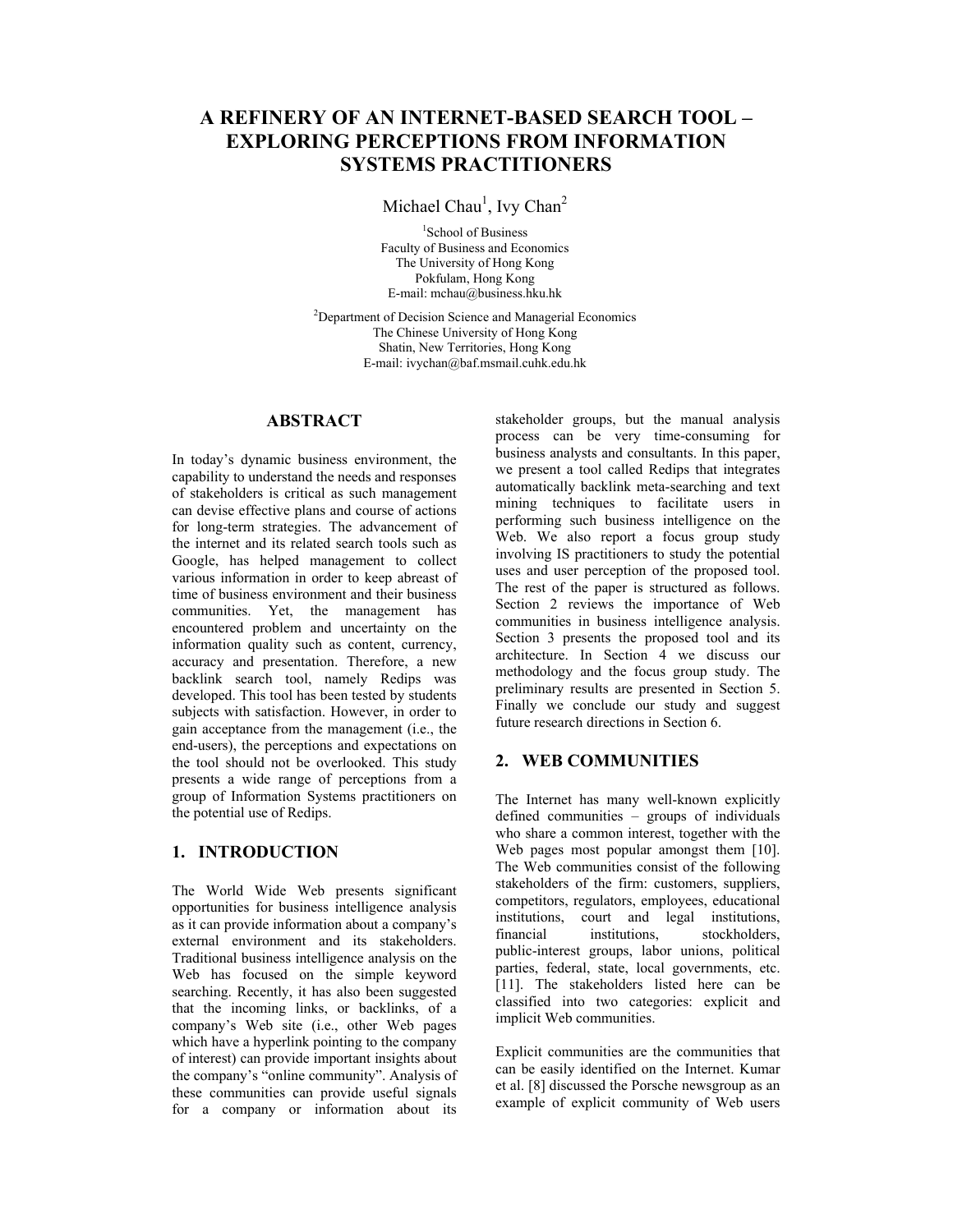interested in Porsche Boxster cars. Such communities are often found in resource collections in Web directories such as the Yahoo directory. Explicit communities are easy to be identified and analysts can simply use manual method to find a firm's explicit communities by browsing the firm's newsgroup or the category in which the firm belongs to in directories like Yahoo on the Internet.

Implicit communities are relatively more difficult to be found using a manual browsing method. According to Kumar et al. [8] implicit communities refer to the distributed, ad-hoc and random content-creation related to some common interests on the Internet. These pages often have links to each other, but the common interests of implicit communities are sometimes too narrow and detailed for the resource pages or the directories to develop explicit listings for them. As a result, it is more difficult to find the implicit communities of a firm. In identifying the explicit and implicit communities of a firm, it is reasonable to assume that the content pages created by these communities would provide hypertext links back to the firm's homepage for reference [10]. Therefore, in order to find a firm's online communities, it is necessary to find the Web pages that have hyperlinks pointing to the firm's URL, i.e. the inbound links of the firm's Web site.

The identification of Web communities, irrespective of explicit communities or implicit communities, is important to the strategic planning process. The strategic planning process consists of five steps [3], namely, mission and objectives, environment scanning, strategy formulation, strategy implementation, evaluation and control. The extraction of Web communities is classified to the environmental scanning step in the strategic planning process. The information would be used for the analysis of the firm's industry for evaluating entry barriers, suppliers, customers, substitute products and industry rivalry.

# **3. REDIPS**

Our proposed system is called Redips. The term "Redips" is the reverse spelling of the term "Spider". Traditional Web spiders (crawlers) search the Web by following outgoing links. However, in our proposed tool, we search based on the "incoming links" of a page. These incoming links can help identify the Web communities of the firm of interest.

Redips has been implemented based on the MetaSpider system developed in our previous research [6]. The main modules include the user interface, spider, Arizona noun phraser, and self-organization maps. User interface is the first point of contact between the user and the system. Spider fetched the URLs returned from those search engines. Arizona noun phraser is a natural language processing tool to do the key<br>phrase extraction from Internet text. extraction from Internet text. Self-organization maps visualize the concepts in a two-dimensional map. The technical details of the modules are discussed in another paper [5]. Here, we will present a search session with the tool from the user's perspective.

When using Redips, a user should first enter the Web site to be analyzed and the backlink search engines to be included. A sample user session with Redips is shown in Figure 1. In this example, the Web site entered is http://www.ibm.com/, the homepage of the IBM Web site. Optionally, the user can enter the keyword(s) to be included in the returned Web pages. The user may also specify some other search options. In this step, the user can define the intelligent analysis objectives, e.g. the firm, information source, topic, in the analysis process. After starting the search, multiple threads will be generated to start getting Web pages from the Internet. The URLs returned by the search engines will then be displayed. The user can browse these pages for exploratory, preliminary research in this step.

# **4. RESEARCH METHODOLOGY**

As discussed above, there are a number of new attributes embedded in Redips, which facilitate information search and add values to the management in strategic planning. Yet, the attributes of Redips perceived and developed by the system developers may be different from those of the business managers. In order to provide an effective and practical tool, the views and comments from IS practitioners who are rich in IS knowledge and currently engage in business planning, leadership and strategic analysis are examined. The current study adopts focus group study (as an effective research method) to dig in and explore various perceptions from the IS practitioners, as such to enrich our understanding of the practicability and usefulness of Redips.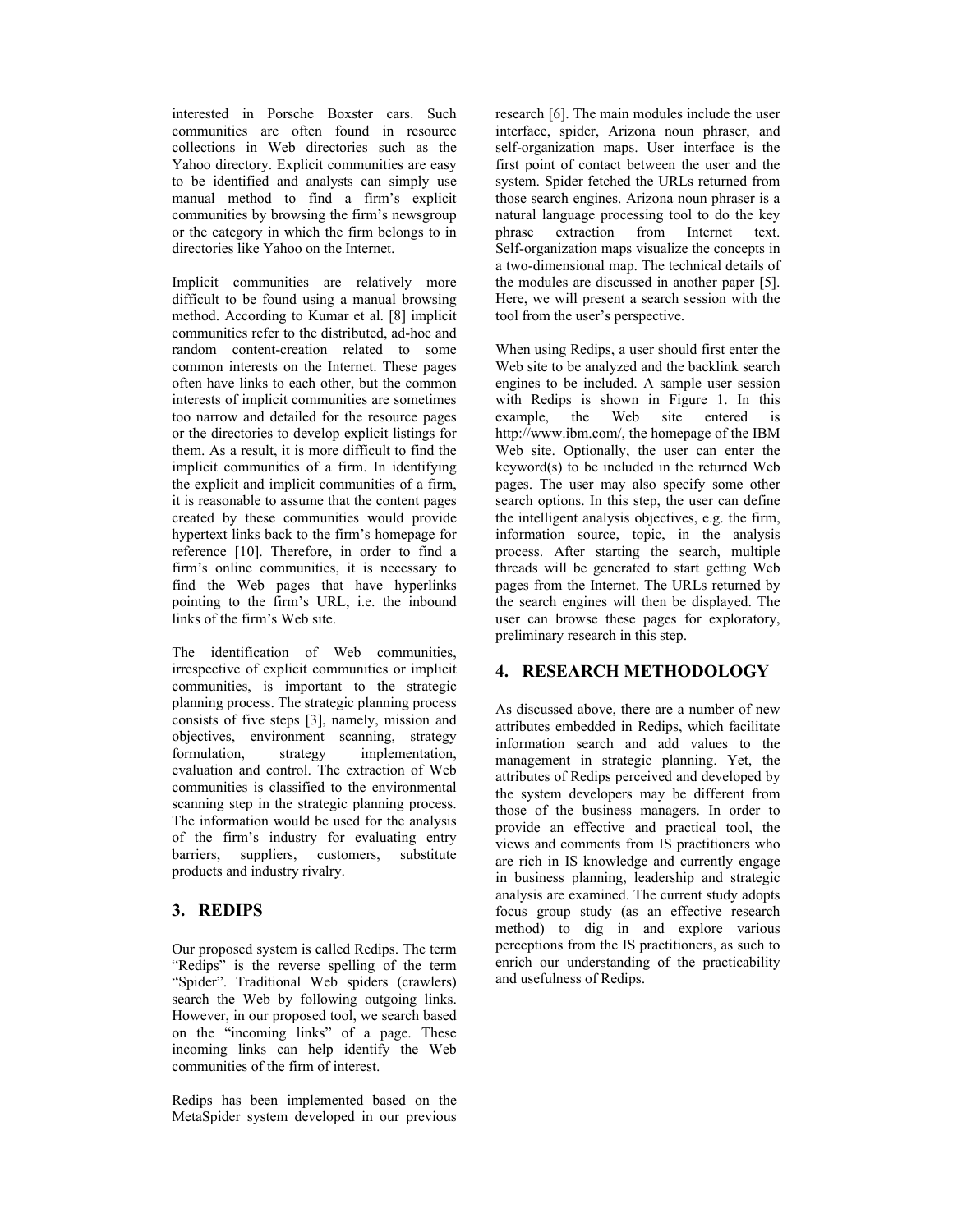

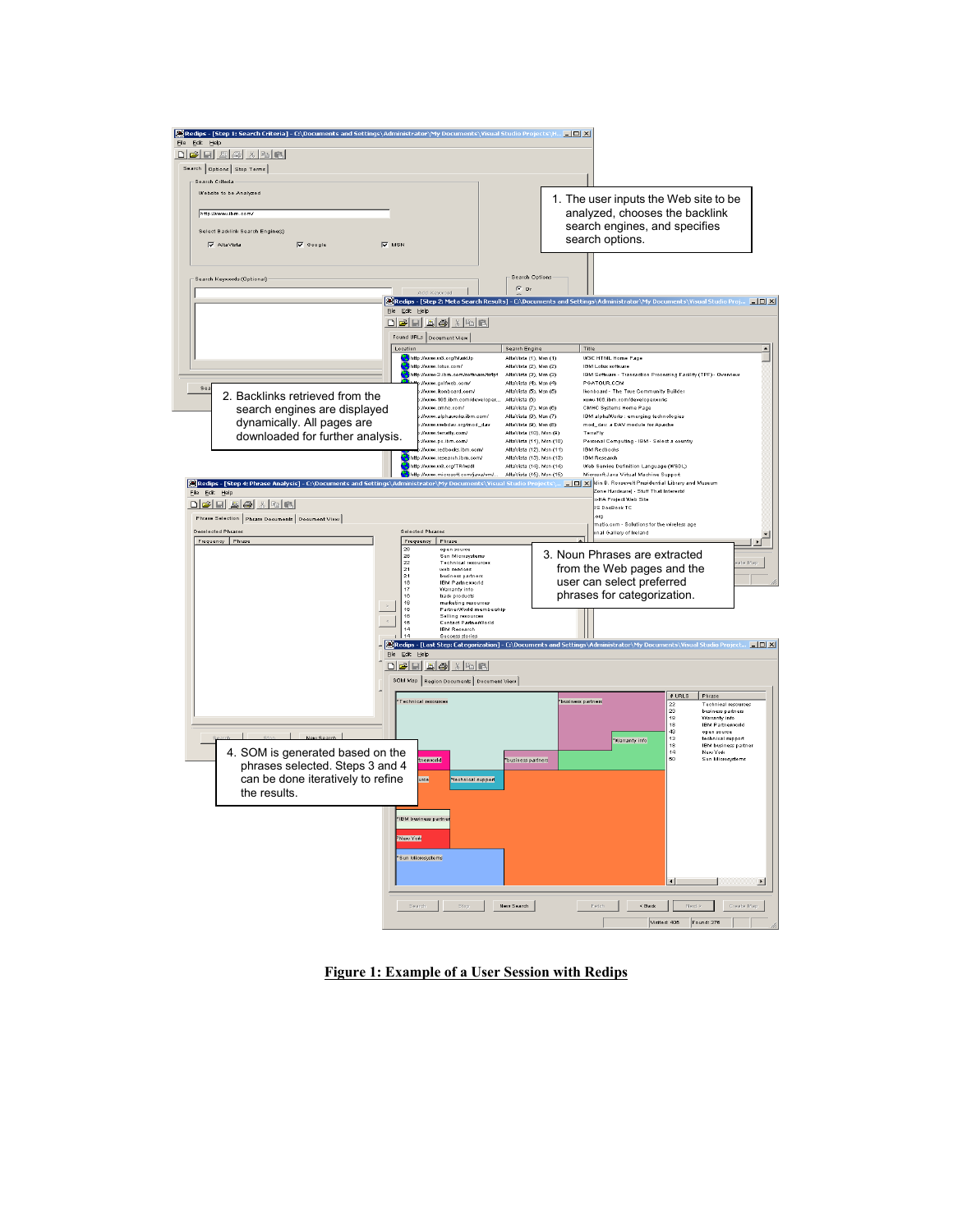Focus group discussion is a qualitative method to trigger and solicit extensive pool of opinions that capture the respective dimensions of the domains or topics to be addressed or investigated, particularly newly emerged and illuminative concepts [7,9]. Generally speaking, focus group is a method conducive to communication through a two-hour back-and-forth discussion and interaction among a small group of individuals (usually six to ten persons). A moderator is enlisted to facilitate the discussion (e.g., to ensure topics and issues are conversed, commented upon and incorporated). In our current study, one focus group discussion was conducted. The group was composed of six practitioners (in their mid-thirties) with an average of 12 years of industry experience. They discussed on the search approaches, pros and cons of commonly used internet-based search tools. Thereafter, they engaged in a 30-minute hands-on of the Redips and explicated their opinions from various views. Large amount of broad-based ideas in participants' own words, while relatively inaccessible using other research methodologies can be obtained [4]. The coding and analysis of the data, thereby can be used to develop thematic scheme to reveal the scope, details and multiple facets of the constructs or ideas in proposed work [1, 12].

The focus group study serves as the beginning stage of research. We intend to use a mix of techniques to make sense of the qualitative data collected from the practitioners. A research plan with three stages is detailed as follows:

**Stage One.** In order to understand how users perceive and evaluate new systems, a reference to existing IS literature was undertaken. The pertinent literature is used as a foundation to outline the topic agenda used in the focus group sessions, while refrained from the actual discussion.

**Stage Two.** A series of focus group sessions is planned to be conducted. The first focus group discussion was held in August 2005 which provided a lot of useful feedbacks of Redips. More focus group sessions are planned, involving business executives from non-IS functional areas (such as sales and marketing sections in their organizations) of which the executives are expected to use the Internet-based tool frequently in their daily tasks.

**Stage Three.** Data collected (in handwritten notes and audio tapes) from different focus group sessions will be firstly compiled with the

assistance of the computer. The results will thereby be compared and assimilated. A validated and accuracy check was conducted to compare the summary and the original transcripts. The adoption of thematic categorization [1,2,12] involves the articulation and construction of potential themes and facets of constructs that correspond with the research<br>questions. The potential themes were The potential themes were considered as a reflection of the attributes or dimensions captured under each construct. To ensure no interpretive perspectives would be lost, the transcripts (recorded in word documents) were sorted and allocated to the emerged themes using a cut and paste technique. Throughout iterative rounds of discussion and reconciliation, the discrepancies of interpretation were resolved to devise a theme summary. The theme summary includes coding systems, themes titles, descriptions, relevant examples and indicative keywords. To ascertain the effectiveness and accuracy of the system evaluation theme summary, further comments were sought from other experts (who are not involved in any stage of the current study).

# **5. PRELIMINARY RESULTS**

The first focus group session was held, with large amount of ideas and opinions were sought. In essence, the practitioners are satisfied with the existing tools, in regard to its low cost (usually free of charge) and ease of use. However, the information quality in terms of amount, currency and presentation has presented limitations to their business decisions. The participants reveal that Redips can add value to their managerial tasks, as it streamlines the information search, and enables effective assessment of the Web communities and stakeholders. A common assertion was sought that they will use Redips in addition to the existing search practice.

Some key preliminary findings are summarized as follows:

The practitioners had named Yahoo and Google as two commonly used Internet-based tools in their daily work. There are some extraordinary occasions that they may seek information from other search tools (such as www.altavista.com) given the two common tools did not provide adequate information for their purposes.

To evaluate an effective and desirable system, nine attributes are assimilated from the opinions sought in the focus group discussion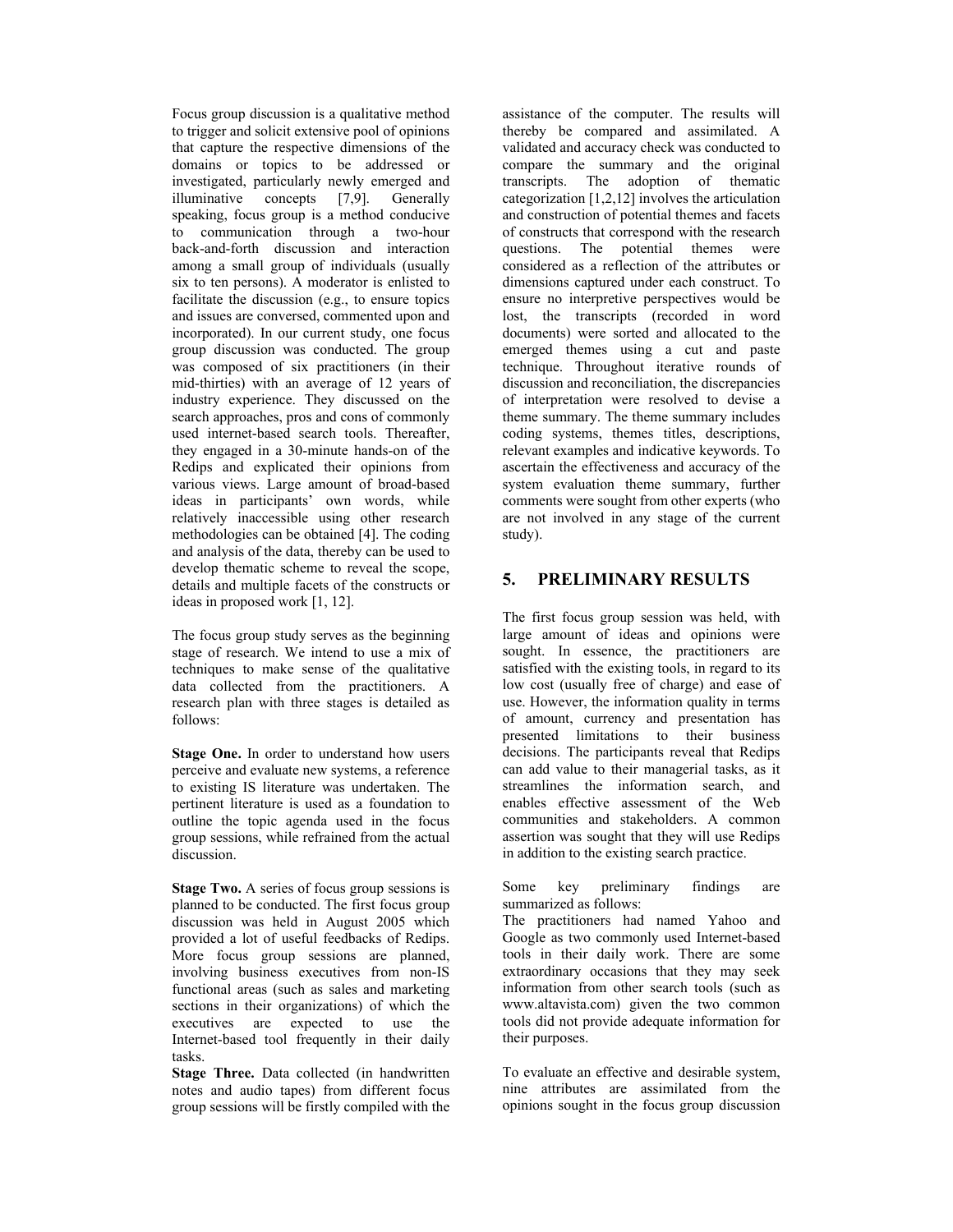(Table 1). Redips' performance shows a good match and desirable attributes with those expected by the IS practitioners. The attributes are ranked according with the number of respondents who solicit the respective aspect. Therefore, a higher the number in the bracket indicates a more common issue being conceived in the discussion session. It should be noted that one of the advantages of focus group discussion is to provide analytical generalization of what participants think and perceive, therefore, it is not meant the higher the number of a respective attribute as more important one.

| <b>Desirable Attributes</b> | <b>Details and Descriptions</b>                                           | <b>Redips</b>                                                                                                                                      |
|-----------------------------|---------------------------------------------------------------------------|----------------------------------------------------------------------------------------------------------------------------------------------------|
| Time $(6)$                  | Short and prompt search time                                              | Quick response and fetching time                                                                                                                   |
| Cost(6)                     | Free of charge                                                            | Free of charge                                                                                                                                     |
| Search results (6)          | Links should be ranked with<br>relevance and currency of the              | Web pages are fetched in real-time to<br>avoid outdated indexes                                                                                    |
| Learning efforts (5)        | information<br>Minimum, ease of use without                               | Easy to use, logical and order search                                                                                                              |
|                             | attending formal training                                                 | process                                                                                                                                            |
| Technical resources (4)     | No additional software be<br>installed                                    | Requires installation                                                                                                                              |
| Interface $(4)$             | User-friendly and attractive                                              | Practical and clean, user-friendly<br>buttons                                                                                                      |
| Language (3)                | Multiple language                                                         | Limited to English                                                                                                                                 |
| Personalization (2)         | Customization of specific search<br>requirements, prior search<br>records | Three search engines (including)<br>Google, MSN and AltaVista) can be<br>previewed at the same time; phrase<br>selection to remove unrelated pages |
| Assistance (1)              | Help, search tips and data<br>recovery                                    | Help menu available                                                                                                                                |

Contrast to our result-oriented system design, the IS practitioners who are experienced in system development and engage in business planning share similar perception and valuation criteria that are close to those of end-users'. Most of the participants showed empathy on the business managers' pressure in time management. A system analysis manager stated that the tool should be time saving, with results displayed with highly relevant, clear, easily be comprehended and useful content. Two other participants supported his views as they claimed the business development managers in their organizations are "extremely" hard working as they usually work for more than 54 hours per week, thus they cannot afford information search process that "wastes" their time. Therefore, they stated that the search process should be time-effective, with minimum search and loading time. They commented further that long loading time will increase the tendency to abort the search process, thus, unfavorably affect managers' time management.

While discussing the approaches in search of information or business intelligence, the practitioners stated that their search approaches

vary from task to task. One IS department assistant manager stated that if he looks for new business opportunities that he has little experience about it or the request is made on ad hoc basis, he may seek information exhaustively until the relevance of the search results diminishes. He explained "I will seek help from experienced staff within organization. Yet, sometimes good business ideas are not generated from internal people as they are indulged to the existing success. Those competitors, discussion groups provide lots of comments to our existing services, despite their words are unpleasant. Listening to our customers can let us know our inefficiency and what we need to do more." Otherwise, if he handles regular review of market positioning, he will approach a satisfactory manner. He stated "my personal experience is rich and validated in my past success. Therefore, I know when and where to get the relevant information for routine tasks, and know when to stop."

In regard to the propagation of Redips, a senior system engineer pointed out that a good design does not make the system successful and well accepted by users. He stated, "Our colleagues